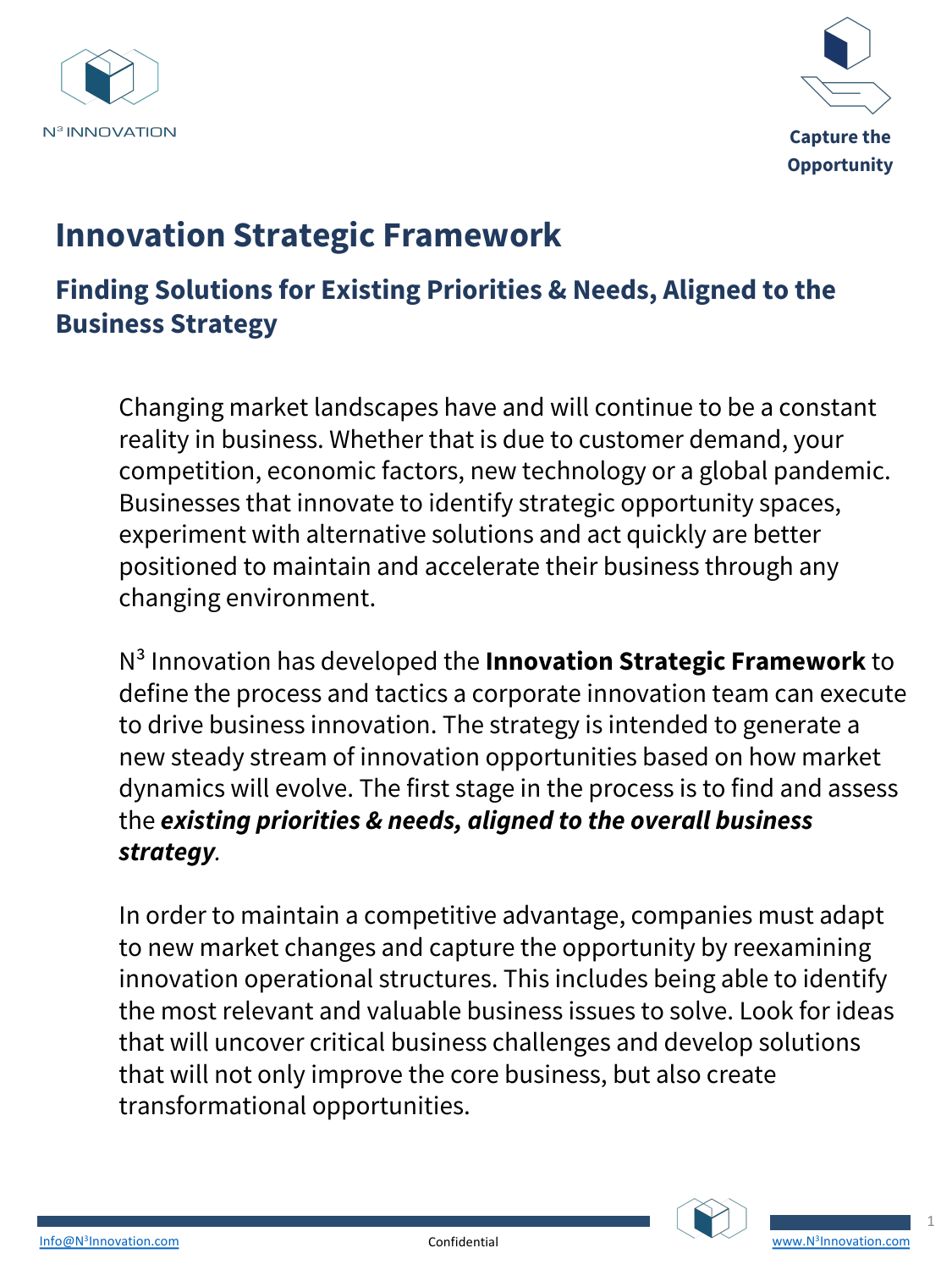

#### **Finding Solutions for Existing Priorities and Needs**

Where should corporate innovation teams begin to identify the strategic opportunity areas – especially during transformational times? They can start by taking a closer look and reevaluating the innovation pipeline. Take the time to reprioritize each initiative, identify those that will drive business results and implement new ideas quickly while reducing risk.

Teams must activate to capture quick-win opportunities that are aligned with strategic business priorities in order to create tangible results – whether that's in 4 months or a year. Demonstrating quickwins that deliver key business value support building trust and building the identity of the team within the organization. Successful quick win projects can also create program momentum and develop openings for [longe](mailto:Info@N3Innovation.com)r horizon business initiatives. Innovation projects th[at can deliver](http://www.n3innovation.com/)  rapid results through quick-wins are an important component of the overall innovation roadmap and portfolio.